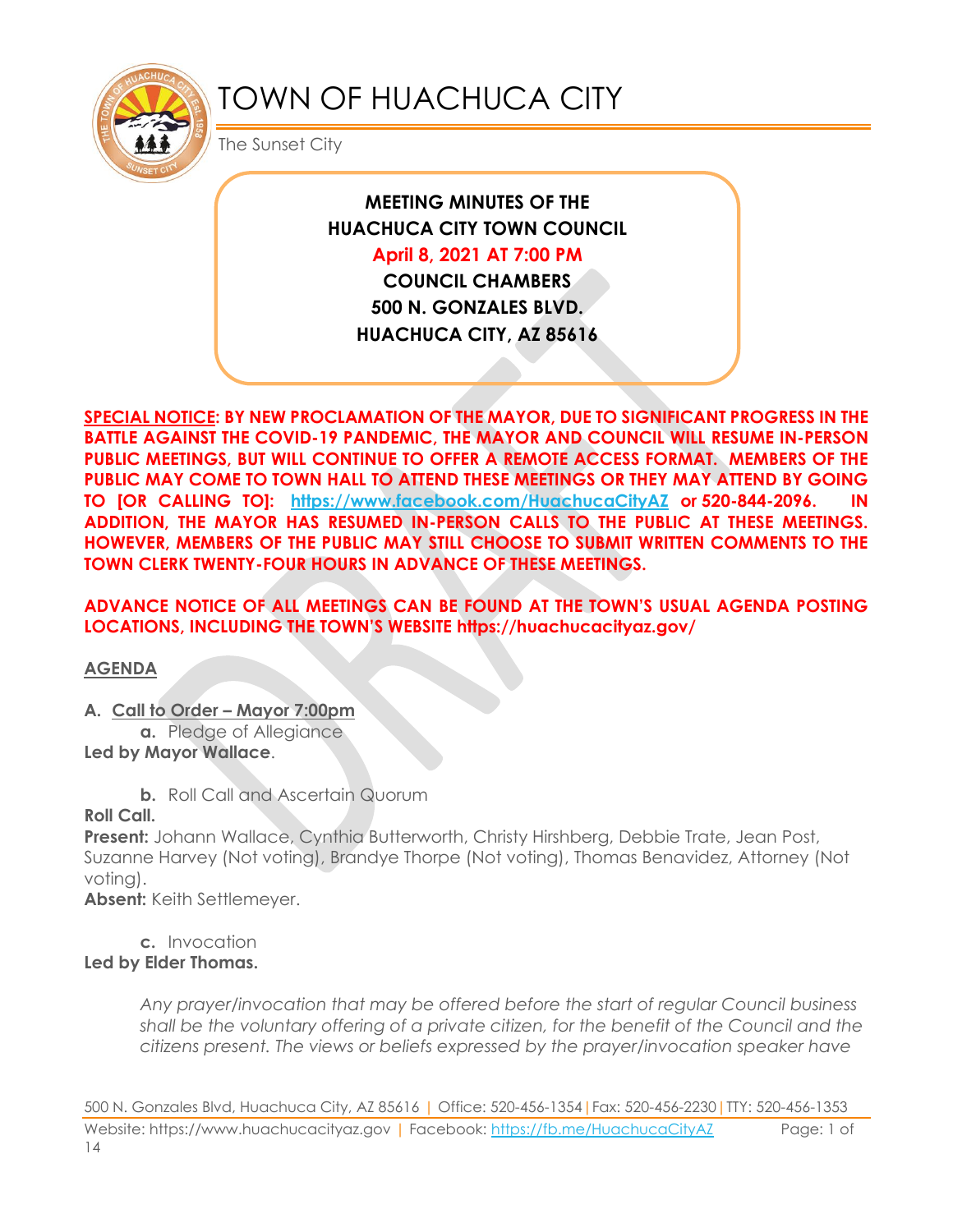*not been previously reviewed or approved by the Council, and the Council does not endorse the religious beliefs or views of this, or any other speaker. A list of volunteers is maintained by the Town Clerk's Office and interested persons should contact the Town Clerk's Office for further information.*

#### **B. Call to the Public – Mayor**

*A.R.S. 38-431.01 states the Public Body may make an open call to the public during a public meeting, subject to reasonable time, place and manner restrictions, to allow individuals to address the public body on any issue within the jurisdiction of the Public Body. At the conclusion of an open call to the public, individual members of the Public Body may respond to criticism made by those who have addressed the Public Body, may ask staff to review a matter or may ask that a matter be put on a future agenda. However, members of the Public Body shall not discuss or take legal action on matters raised during an open call to the public unless the matters are properly noticed for discussion and legal action.*

#### **C***.* **Consent Agenda - Mayor**

*All items listed in the Consent Agenda are considered routine matters and will be enacted by one motion of the Council. There will be no separate discussion of these items unless a Member of the Town Council requests that an item or items be removed for discussion. Council Members may ask questions without removal of the item from the Consent Agenda. Items removed from the Consent Agenda are considered in their normal sequence as listed on the agenda, unless called out of sequence.*

- **C.1** Consider approval of the minutes, including the executive sessions minutes, of the Regular Council meeting held on March 25, 2021.
- **C.2** Consider approval of the Payment Approval Report.

**Motion:** Items on the Consent Agenda, **Action:** Open for Discussion and/or Action, **Moved by** Johann Wallace, **Seconded by** Christy Hirshberg.

**Motion:** Items on the Consent Agenda, **Action:** Approve, **Moved by** Johann Wallace, **Seconded by Christy Hirshberg.** Motion passed unanimously.

#### **D.** Unfinished Business before the Council – Mayor

*Public comment will be taken at the beginning of each agenda item, after the subject has been announced by the Mayor and explained by staff. Any citizen, who wishes, may speak one time for five minutes on each agenda item before or after Council discussion. Questions from Council Members, however, may be directed to staff or a member of the public through the Mayor at any time.*

#### **E. New Business Before Council - Mayor**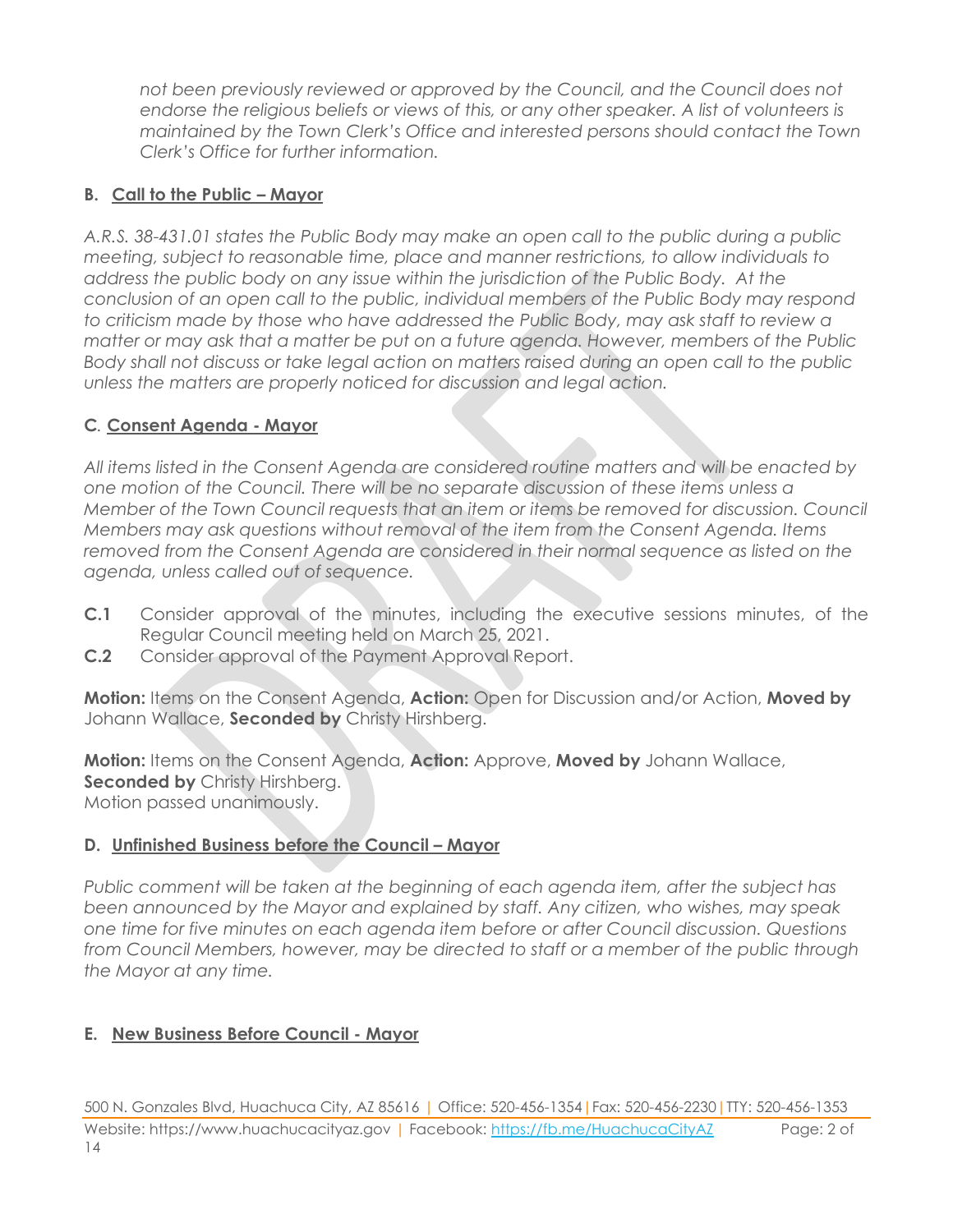*Public comment will be taken at the beginning of each agenda item, after the subject has been announced by the Mayor and explained by staff. Any citizen, who wishes, may speak one time for five minutes on each agenda item before or after Council discussion. Questions from Council Members, however, may be directed to staff or a member of the public through the Mayor at any time.*

**E.1 Discussion and/or Action [Suzanne Harvey]:** Presentation of the results of the financial audit conducted by Hinton Burdick for fiscal year 2020.

**Motion:** Item E.1, **Action:** Open for Discussion and/or Action, **Moved by** Johann Wallace, **Seconded by Cynthia Butterworth.** 

Steven Palmer of Hinton Burdick presents the findings of the audit:

Independent Auditors Report (pg 1-3)

Unmodified or "clean opinion"

Report on Internal Control over Financial Reporting and on Compliance (pg 81-82)

One significant deficiency noted.

One compliance item noted.

State Legal Compliance Report (pg 83)

• Unmodified or "clean opinion"

We also submitted a letter to management communicating other items needing correction that are of less significance.

Government Wide Financial Highlights

Total net position (equity) was \$9,937,754 at June 30, 2020.

Over time, increases or decreases in net position are an indicator of whether the financial health of the Town is improving or deteriorating.

Net position decreased by \$144,212 during fiscal year 2020 (excluding adjustment made for Camp Naco assets).

The net position of governmental activities increased by \$198,281.

The net position of business-type activities decreased by \$54,069.

Governmental capital assets decreased by \$198,333 (net).The Town reported \$34,724 of additions, disposals of \$104,809, and \$233,057 of depreciation expense.

Business-type capital assets decreased by \$217,768(net). The Town reported \$45,228 of additions, disposals of \$48,522, and \$262,996 of depreciation expense.

Total Governmental long-term debt was \$505,677 at June 30, 2020.

- \$22,849 Compensated Absences
- \$124,828 Net Pension/OPEB Liability
- \$358,000 Excise Tax Revenue Bonds

Overall, governmental long-term debt increased by \$134,221.

Total Business-Type long-term debt was \$3,579,756 at June 30, 2020.

- \$532,793 Capital Leases
- \$16,134– Compensated Absences
- \$3,030,829 Landfill Closure/Postclosure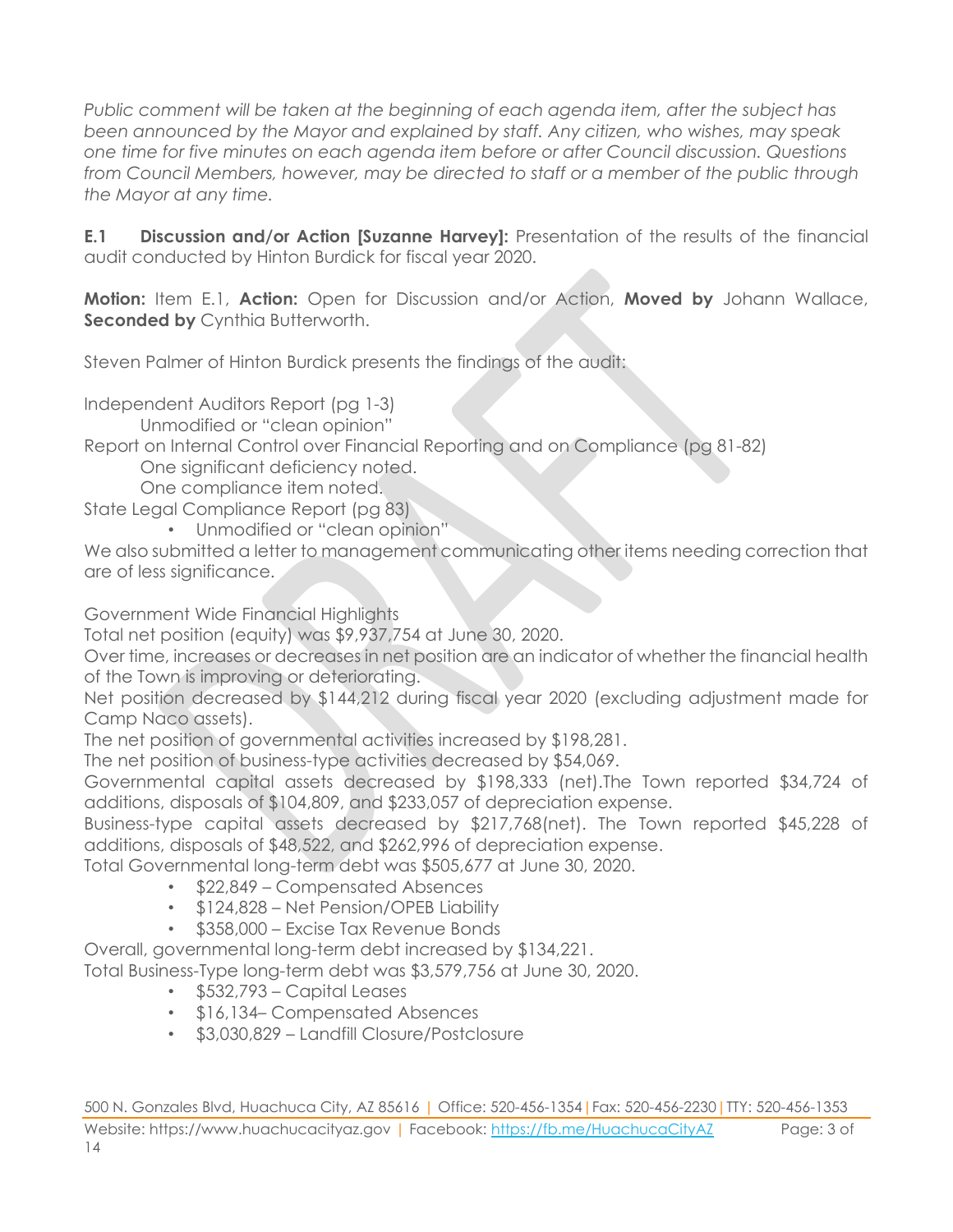The Town's Business-Type long-term debt increased by \$40,089.



The amount due to the Landfill Fund decreased from \$2,448,215 to \$2,213,281.



500 N. Gonzales Blvd, Huachuca City, AZ 85616 | Office: 520-456-1354|Fax: 520-456-2230|TTY: 520-456-1353 Website: https://www.huachucacityaz.gov | Facebook:<https://fb.me/HuachucaCityAZ> Page: 4 of 14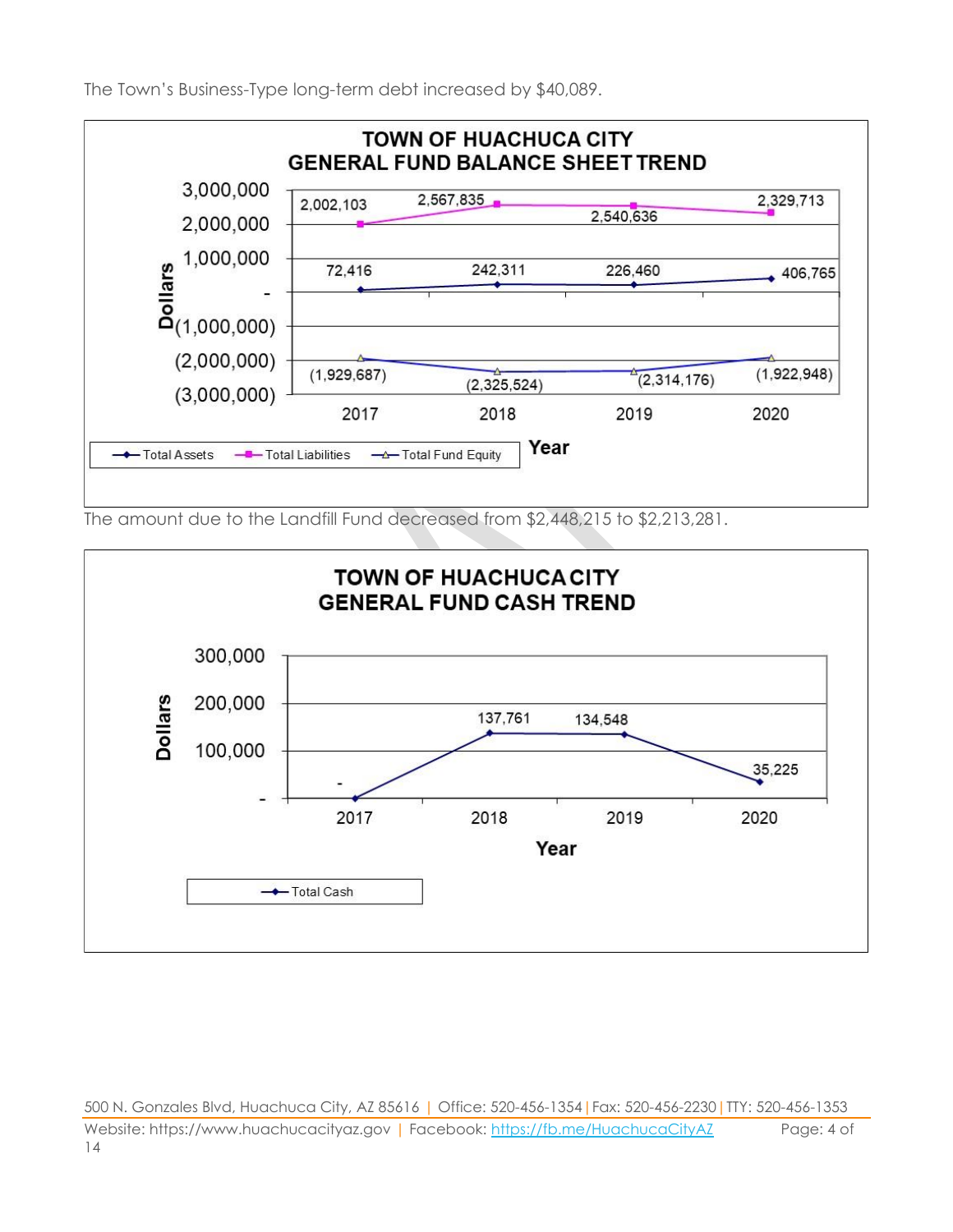

Fiscal year 2020 Town and State sales tax revenues increased by a combined \$109,185. Mayor Wallace: The one thing I want to add is to make it perfectly clear, when you are stating

a 1.9 million dollar deficit, that's not saying that the Town overspent by 1.9 million dollars during the fiscal year that this is covering.

Steven Palmer: That is an accumulation over many, many years.

Mayor Wallace: Yes. That is what we have been trying to get out of, and thanks to this council and staff, that is what has made that downturn. Again, to be clear, we did not overspend by 1.9 million dollars.



500 N. Gonzales Blvd, Huachuca City, AZ 85616 | Office: 520-456-1354|Fax: 520-456-2230|TTY: 520-456-1353 Website: https://www.huachucacityaz.gov | Facebook:<https://fb.me/HuachucaCityAZ> Page: 5 of 14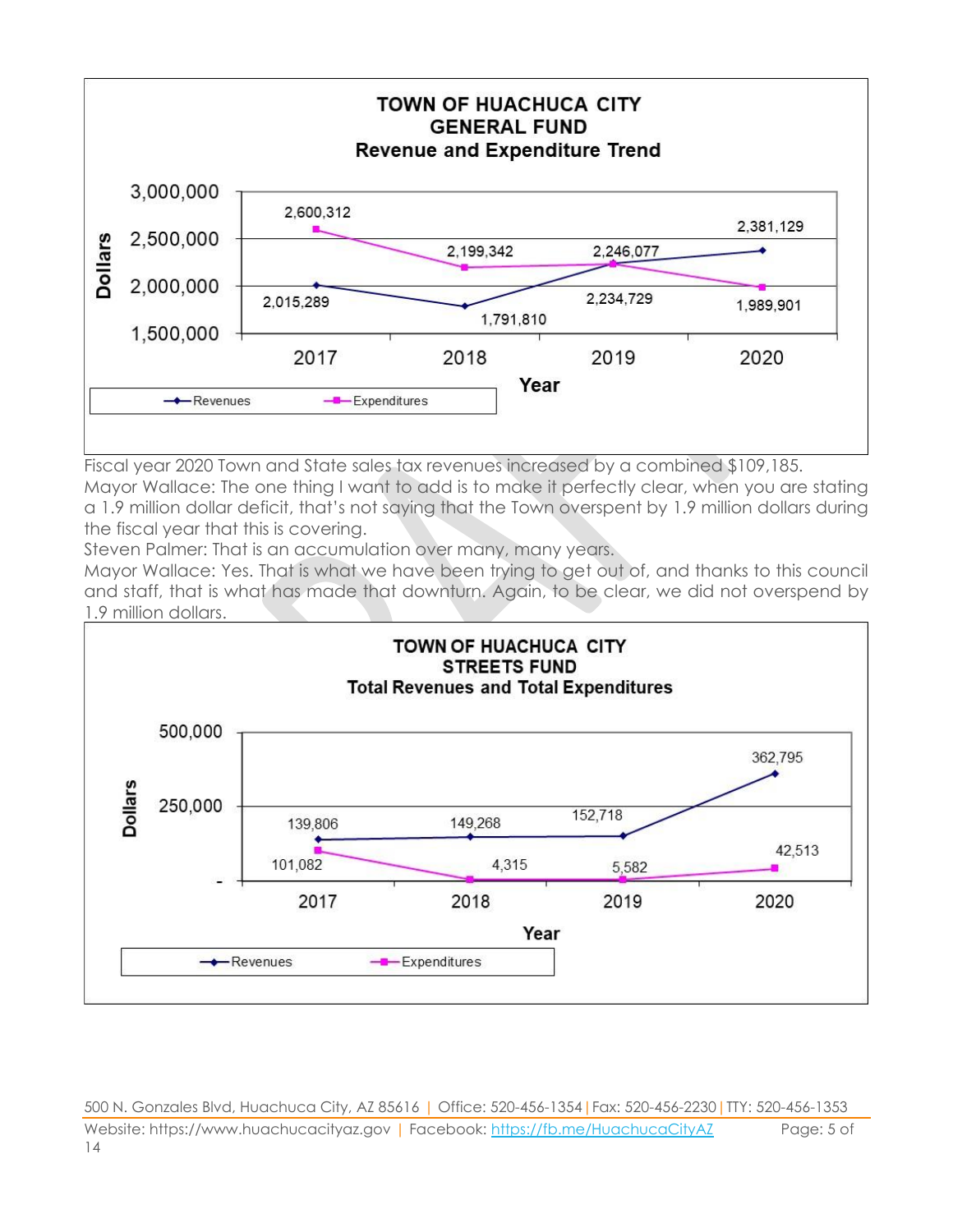Over time, revenues should approximate expenditures in the Highway Users Revenue Fund since revenues are required to be spent on roads. The increase in revenue in fiscal year 2020 was due to one-time HB2748 monies (infrastructure funds).



Fiscal year 2020 reported revenues in excess of expenditures. As a result, amounts due to other funds decreased by \$161,027.

Fiscal year 2018 revenues included \$231k of grant revenues for the water tank project.

500 N. Gonzales Blvd, Huachuca City, AZ 85616 | Office: 520-456-1354|Fax: 520-456-2230|TTY: 520-456-1353 Website: https://www.huachucacityaz.gov | Facebook:<https://fb.me/HuachucaCityAZ> Page: 6 of 14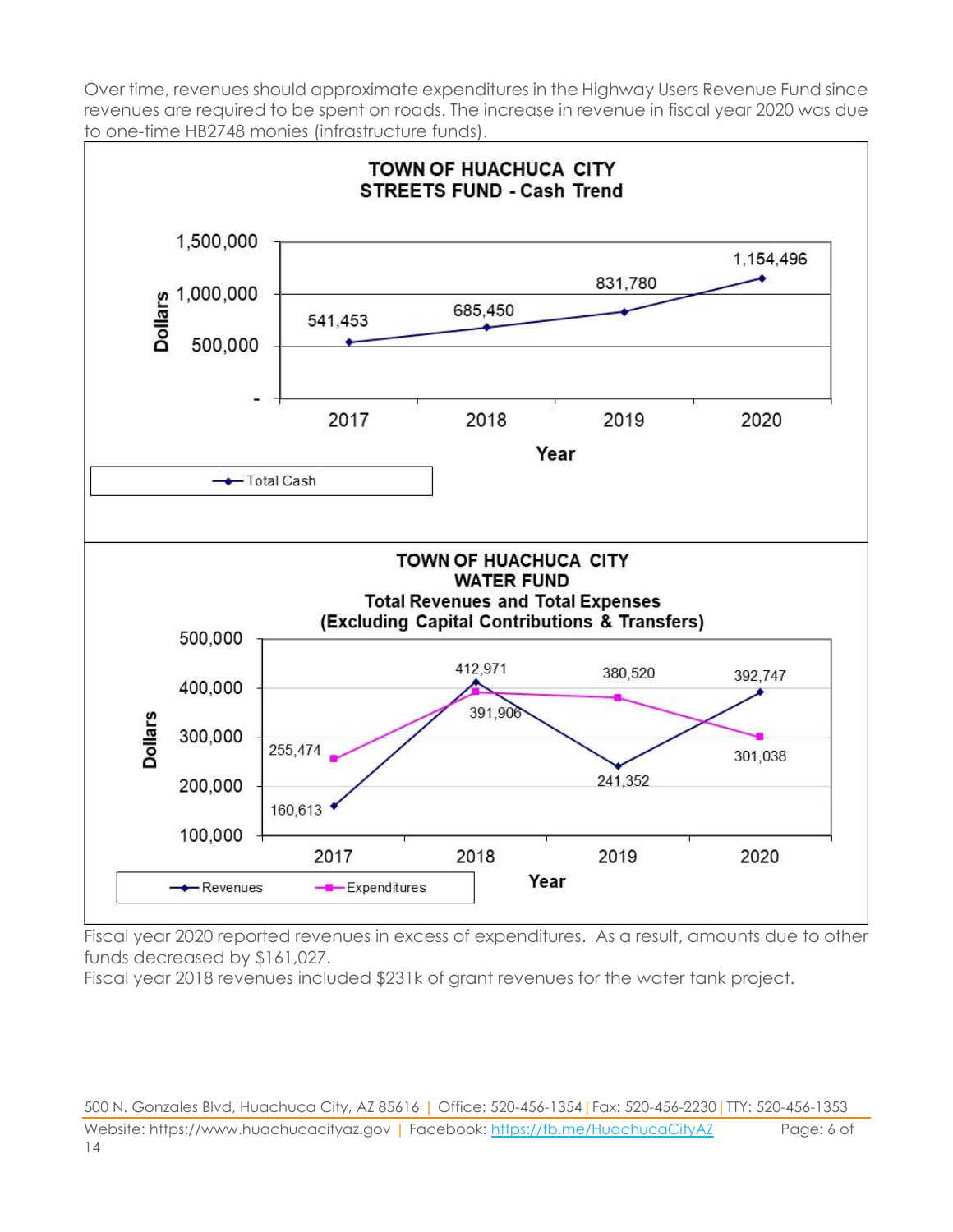

Sewer Fund revenues exceeded expenses by \$43,757.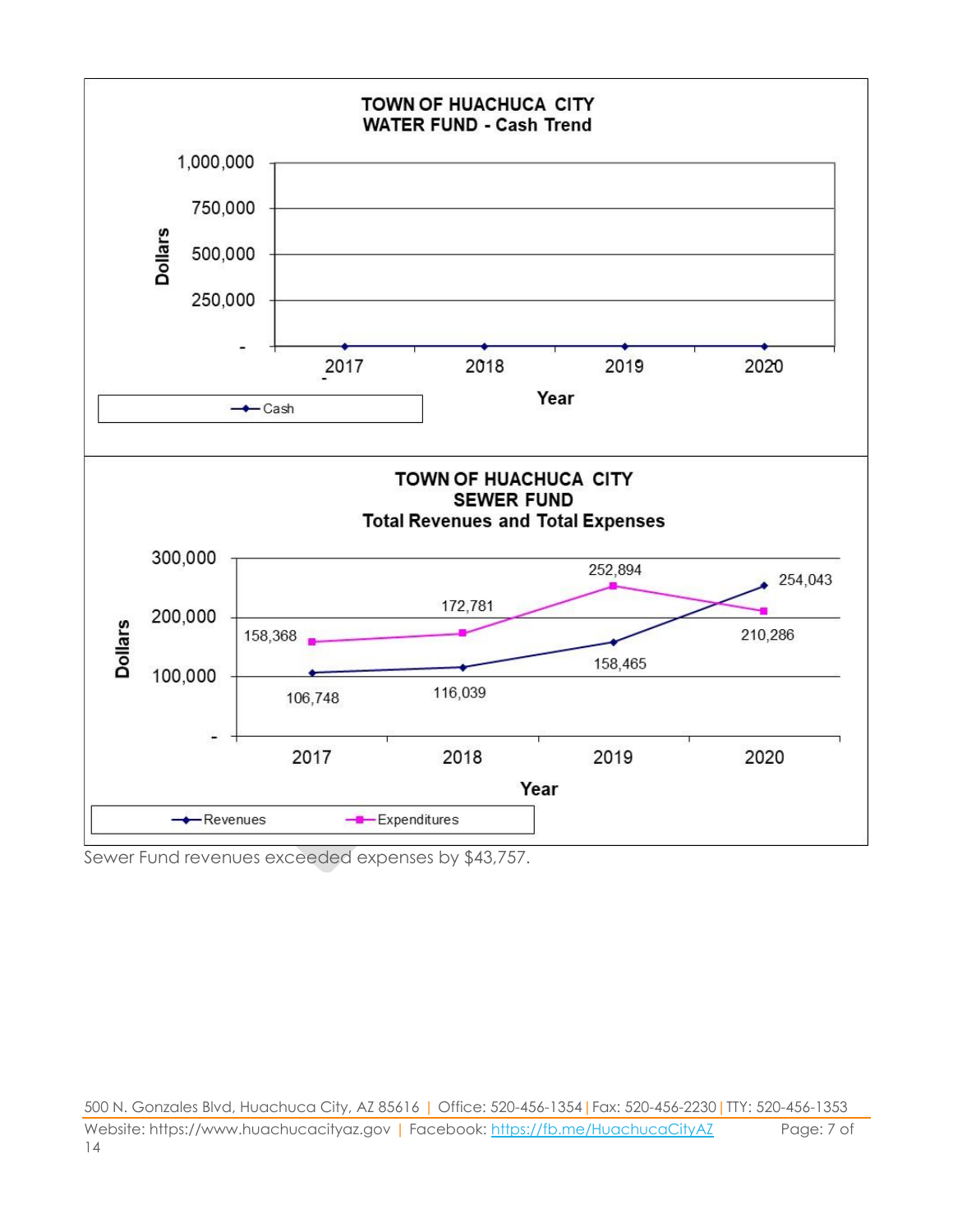

Sanitation Fund revenues exceeded expenses \$1,990.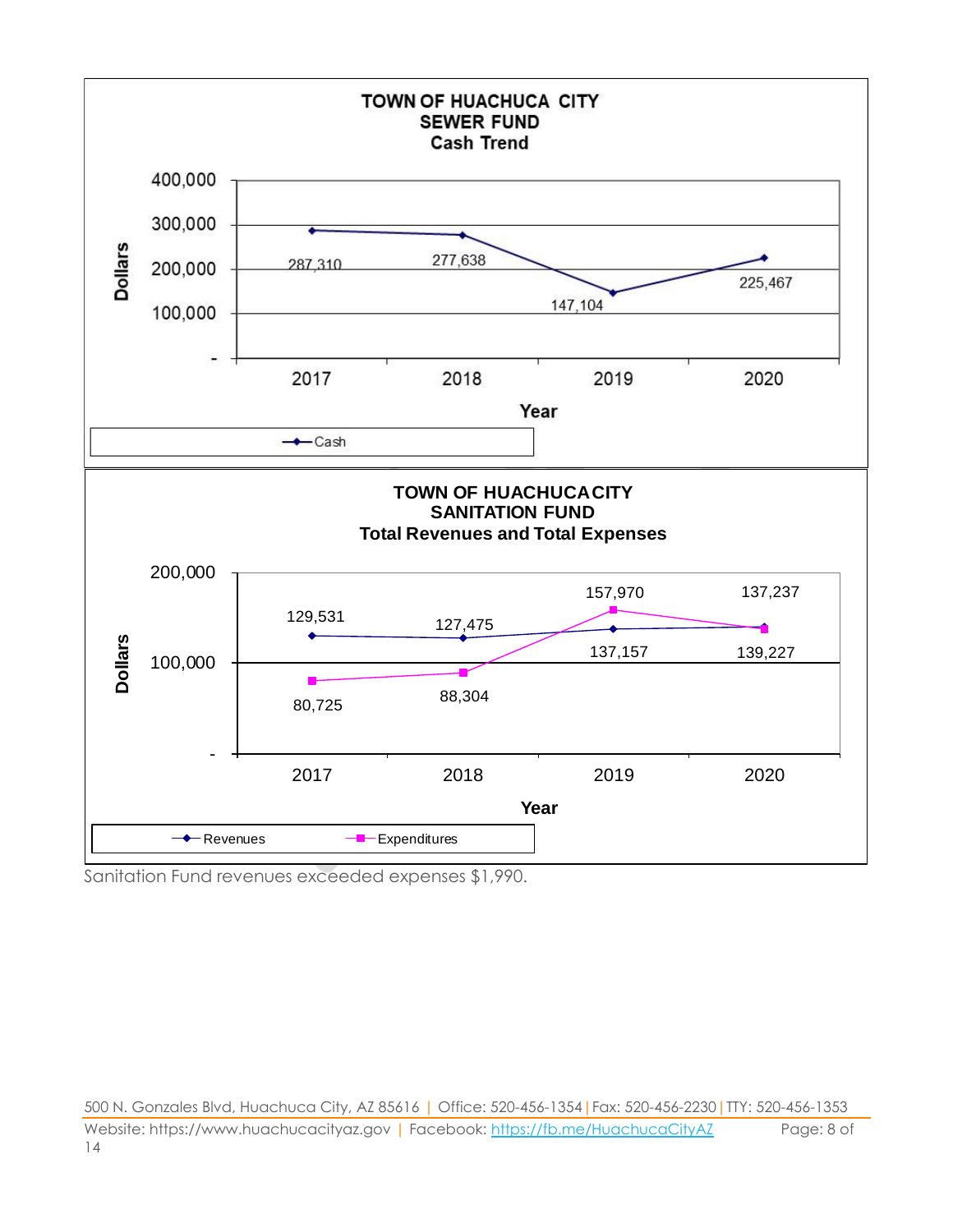

The landfill fund paid \$700k in rents to the general fund. The fund reported \$91k in closure/post-closure expense and \$145k in depreciation expense. In fiscal year 2019 there was a gain on the sale of assets of \$322,981.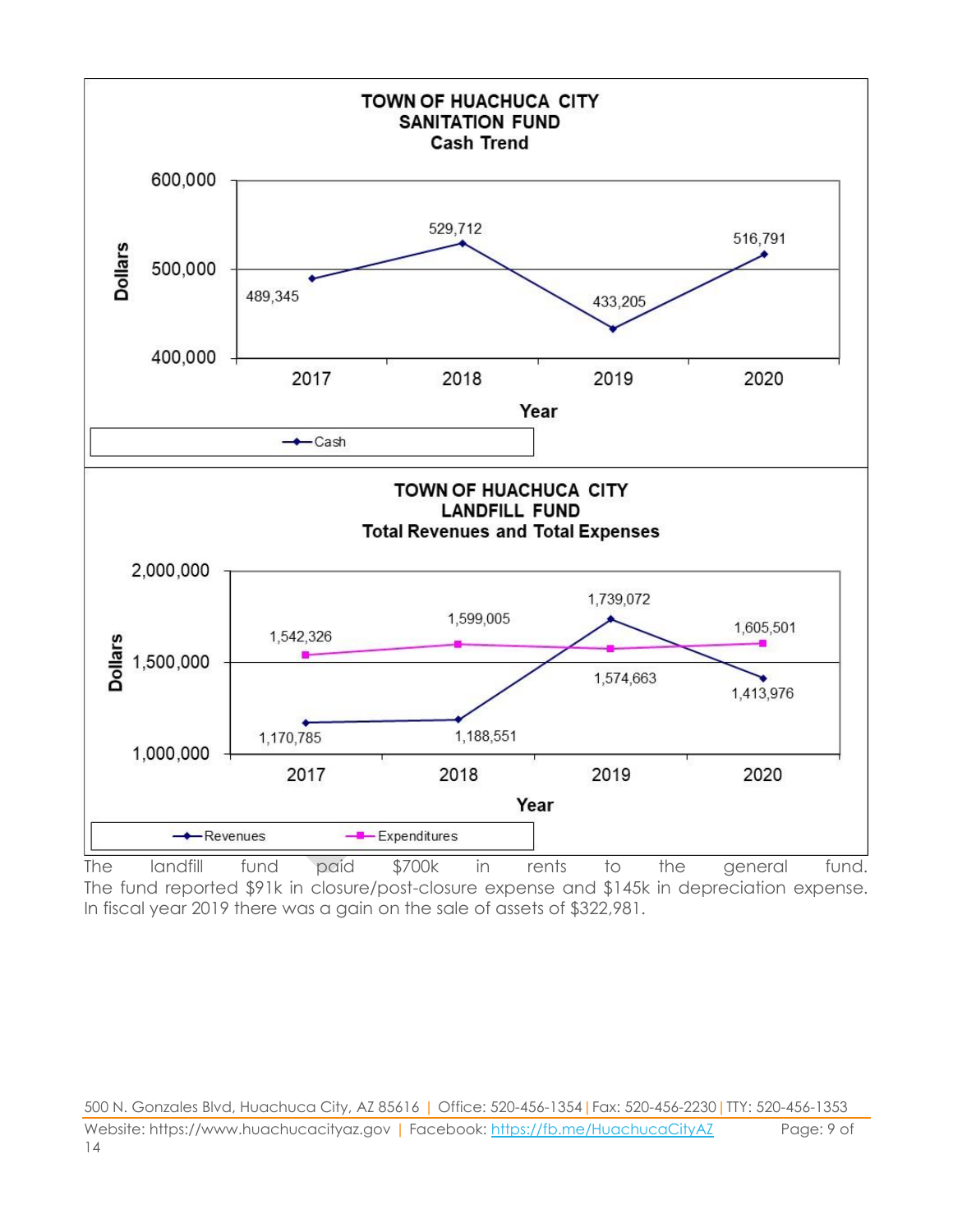

Councilmember Settlemeyer arrives at 7:16pm. Mayor Wallace provides him with a quick recap.

**Motion:** The results of the audit as presented by Hinton Burdick for fiscal year 2020, **Action:** Accept, **Moved by** Johann Wallace, **Seconded by** Christy Hirshberg. Motion passed unanimously.

**E.2 Discussion and/or Action [Suzanne Harvey]:** Memorandum of Understanding with Family Healthcare Amigos which operates a community lending shed ["Lending Shed"] for distributing free durable medical equipment and incontinence supplies to seniors and low-income households in Huachuca City and surrounding communities.

#### **Motion: Item E.2, Action: Open for Discussion and/or Action, Moved by Johann Wallace, Seconded by Cynthia Butterworth.**

Manager Harvey explains that this is just to formalize the partnership to provide these services to our residents. This has been going on informally for some time now. Councilmember Trate points out a couple of changes that should be made to the document where typos exist.

**Motion:** The Memorandum of Understanding with Family Healthcare Amigos with the changes as noted, **Action:** Approve, **Moved by** Johann Wallace, **Seconded by** Christy Hirshberg. Motion passed unanimously.

#### **E.3 Discussion and/or Action [ Mayor Wallace]: Resolution 2021-06, A RESOLUTION OF THE MAYOR AND COUNCIL OF THE TOWN OF HUACHUCA CITY, COCHISE COUNTY, ARIZONA, ADOPTING A FAIR HOUSING POLICY, MAKING KNOWN ITS COMMITMENT TO THE PRINCIPLE OF**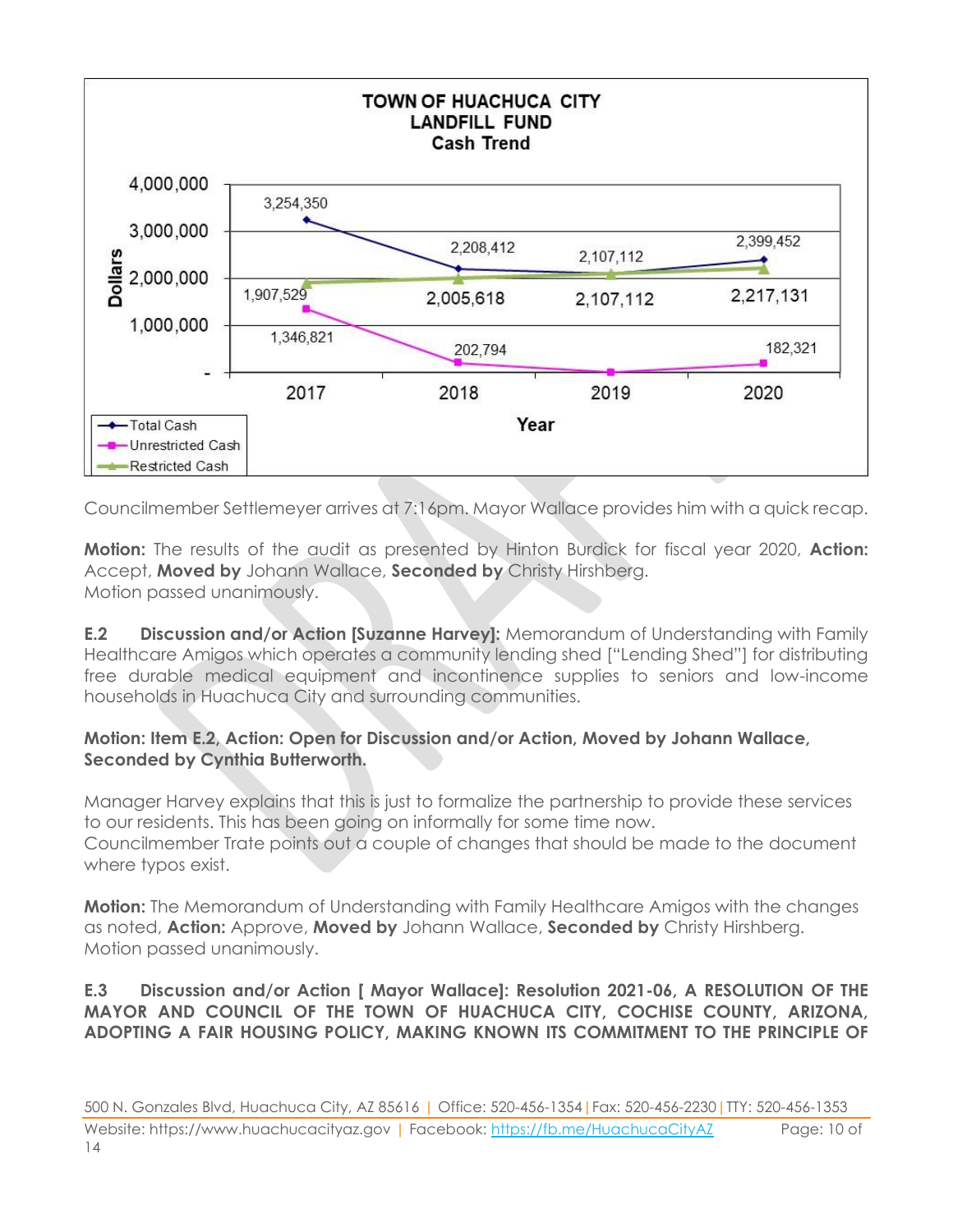**FAIR HOUSING, AND DESCRIBING ACTIONS IT SHALL UNDERTAKE TO AFFIRMATIVELY FURTHER FAIR HOUSING.**

**Motion: Item E.3, Action: Open for Discussion and/or Action, Moved by Johann Wallace, Seconded by Christy Hirshberg.**

**Motion: Resolution 2021-06, Action: Approve, Moved by Johann Wallace, Seconded by Debbie Trate.**

**Motion passed unanimously.**

**E.4 Discussion and/or Action [Mayor Wallace]: Proclamation 2021-04 recognizing April as Sexual Assault Awareness and Prevention Month.**

**Motion: Item E.4, Action: Open for Discussion and/or Action, Moved by Johann Wallace, Seconded by Christy Hirshberg.**

Mayor Wallace reads the Proclamation.

**E.5 Discussion and/or Action [Mayor Wallace]: First reading of ORDINANCE NO. 2021-03 AN ORDINANCE OF THE MAYOR AND COUNCIL OF THE TOWN OF HUACHUCA CITY, ARIZONA, AMENDING TOWN CODE CHAPTER 2.20 "COUNCIL PROCEDURE" SECTION 2.20.010 "REGULAR MEETINGS" TO REMOVE THE HOUR OF COUNCIL MEETINGS FROM THE TOWN CODE AND TO ALLOW FLEXIBILITY WITH RESPECT TO MEETING LOCATION; the Council might discuss and take action to change future Council meeting times from 7:00 pm to 6:00 pm.** 

**Motion: Item E.5, Action: Open for Discussion and/or Action, Moved by Johann Wallace, Seconded by Christy Hirshberg.**

Mayor Wallace explains that especially with the past year and how things have been, there needs to be some flexibility in the time and location of the meetings. He asks Attorney Benavidez if changing the time of the meetings can also be discussed.

Attorney Benavidez advises that the time could be changed now, before the code is changed. Mayor Wallace wants to wait until the code has been changed to change the meeting time. Councilmember Trate asks why the meeting time is being changed.

Mayor Wallace advises that it is being changed in the hopes of getting more people to come and also because of staff. There is staff that is here all day and on meeting nights that means they are here from 7am until 8-9pm. Six o'clock makes more sense.

Councilmember Trate is just worried because of work.

**E.6 Discussion and/or Action [ Mayor Wallace]: Second reading of Ordinance 2021-01 AN ORDINANCE OF THE MAYOR AND TOWN COUNCIL OF THE TOWN OF HUACHUCA CITY, COCHISE COUNTY, ARIZONA, AMENDING THE TOWN CODE TITLE 18 "ZONING," CHAPTER 18.35 "R-1 RESIDENTIAL DISTRICTS," SECTION 18.35.035 "TRAILERS/ACCESSORY VEHICLES" TO ELIMINATE THE REQUIREMENT TO REGISTER PARKING OF TRAILERS/ACCESSORY VEHICLES ON RESIDENTIAL PROPERTY AND TO ELIMINATE THE ASSOCIATED FEE.**

500 N. Gonzales Blvd, Huachuca City, AZ 85616 | Office: 520-456-1354|Fax: 520-456-2230|TTY: 520-456-1353 Website: https://www.huachucacityaz.gov | Facebook:<https://fb.me/HuachucaCityAZ> Page: 11 of 14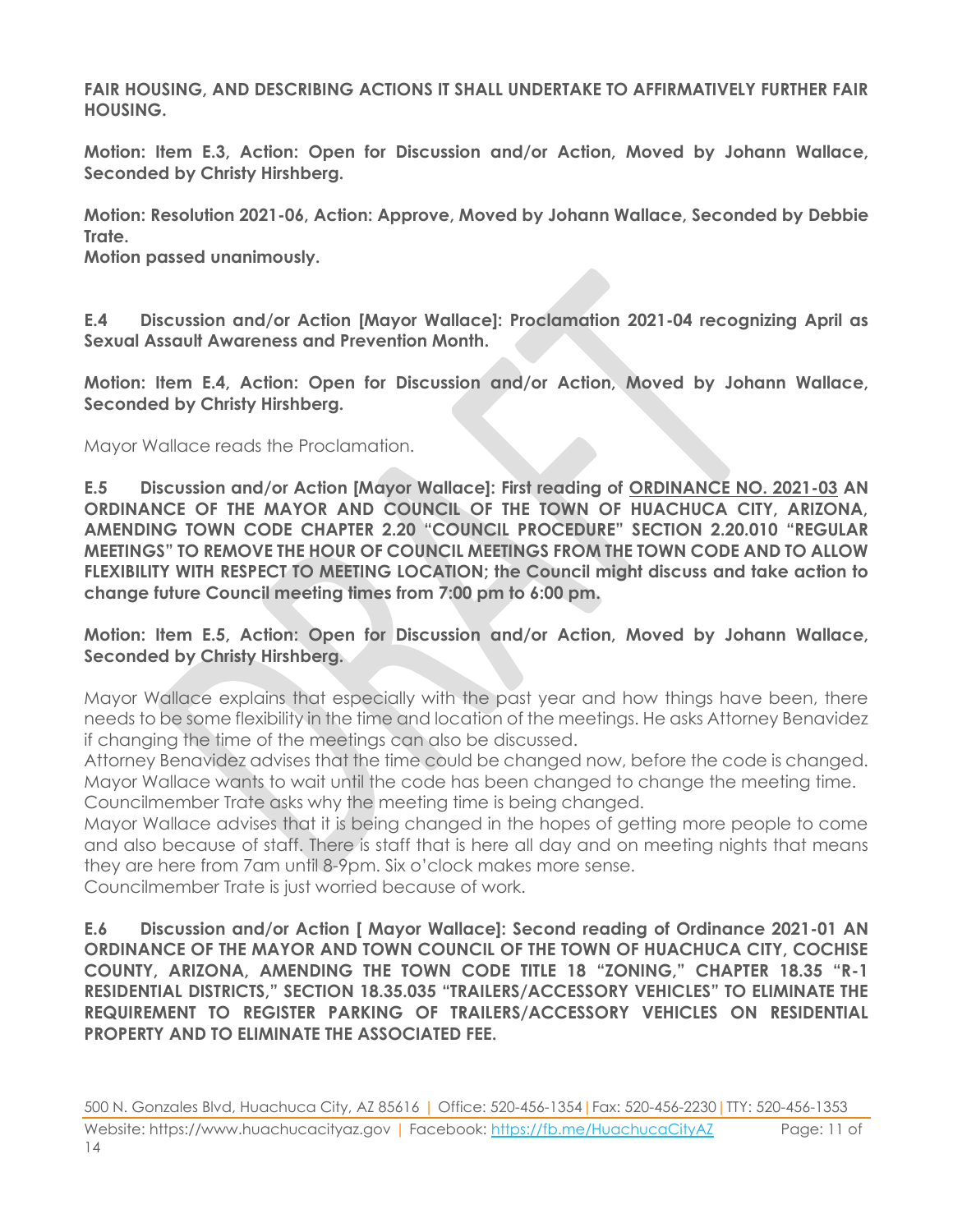**Motion: Item E.6, Action: Open for Discussion and/or Action, Moved by Johann Wallace, Seconded by Christy Hirshberg.**

**Motion:** Ordinance 2021-01**, Action:** Adopt**, Moved by** Johann Wallace**, Seconded by** Christy Hirshberg**. Motion passed unanimously.**

**E.7 Discussion and/or Action [ Mayor Wallace]: Second reading of Ordinance 2021-02 AN ORDINANCE OF THE MAYOR AND TOWN COUNCIL OF THE TOWN OF HUACHUCA CITY, COCHISE COUNTY, ARIZONA, AMENDING THE TOWN CODE TITLE 18 "ZONING," RELATING TO THE REGULATION OF RECREATIONAL MARIJUANA, MEDICAL MARIJUANA AND INDUSTRIAL HEMP; SETTING FORTH DEFINITIONS; PROHIBITING MARIJUANA ON PUBLIC PROPERTY; PROHIBITING MARIJUANA TESTING FACILITIES; REGULATING MARIJUANA ESTABLISHMENTS; ESTABLISHING REGULATIONS FOR PERSONAL USE OF MARIJUANA AT AN INDIVIDUAL'S PRIMARY RESIDENCE; AUTHORIZING RETAIL SALES FROM MARIJUANA, MARIJUANA PRODUCTS AND INDUSTRIAL HEMP; REQUIRING COMPLIANCE WITH STATE LICENSING REGULATIONS; PROVIDING FOR PERMIT REQUIREMENTS; ESTABLISHING PURPOSES; IMPOSING FEES; SETTING FORTH VIOLATIONS; AND PROVIDING FOR ENFORCEMENT AND PENALTIES.**

**Motion:** Item E.7, **Action:** Open for Discussion and/or Action, **Moved by** Johann Wallace, **Seconded by Christy Hirshberg.** 

**Motion:** Ordinance 2021-02, **Action:** Adopt, **Moved by** Johann Wallace, **Seconded by** Christy Hirshberg.

Motion passed unanimously.

#### **F. Department Director Reports**

**Manager Harvey: For this month, you will get these at the next meeting. Going forward they will be at the first meeting of the month. CDBG project is ongoing, we are going to take a little bit longer with it because we feel like we need to have a landscaping architect do the design work to make sure it comes out looking the way we want it to. We have gone back to SEAGO and will have to do a change order to be able to get that done prior to starting work. Also, there is some legislation information I will be sending you regarding state income tax and the effect it could have on us as far as the shared revenue. It would result in about a \$69,000.00 reduction for us. The League is asking Mayors and Councils to write to their Senators and the Governor to oppose this piece of legislation. Kudos to the Library because they worked together with the Health Department, Fry Fire and Whetstone Fire and got a lot of folks their vaccines on Friday. It took about three full days to pull it off because they were also helping people register for the two days prior to the event. 185 doses were given to our residents. Director Fulton: It was a hectic week last week, but I got to meet a lot of Library patrons. Cabling project is still ongoing, then the reopening process will begin. It is anticipated to be fully reopened by the 11th of May.**

**Chief Thies: Trax system is up and running. New computers are up and running. We were tentatively awarded a \$30,000.00 grant for new radios. Yesterday we went out as a team and did weapons training.**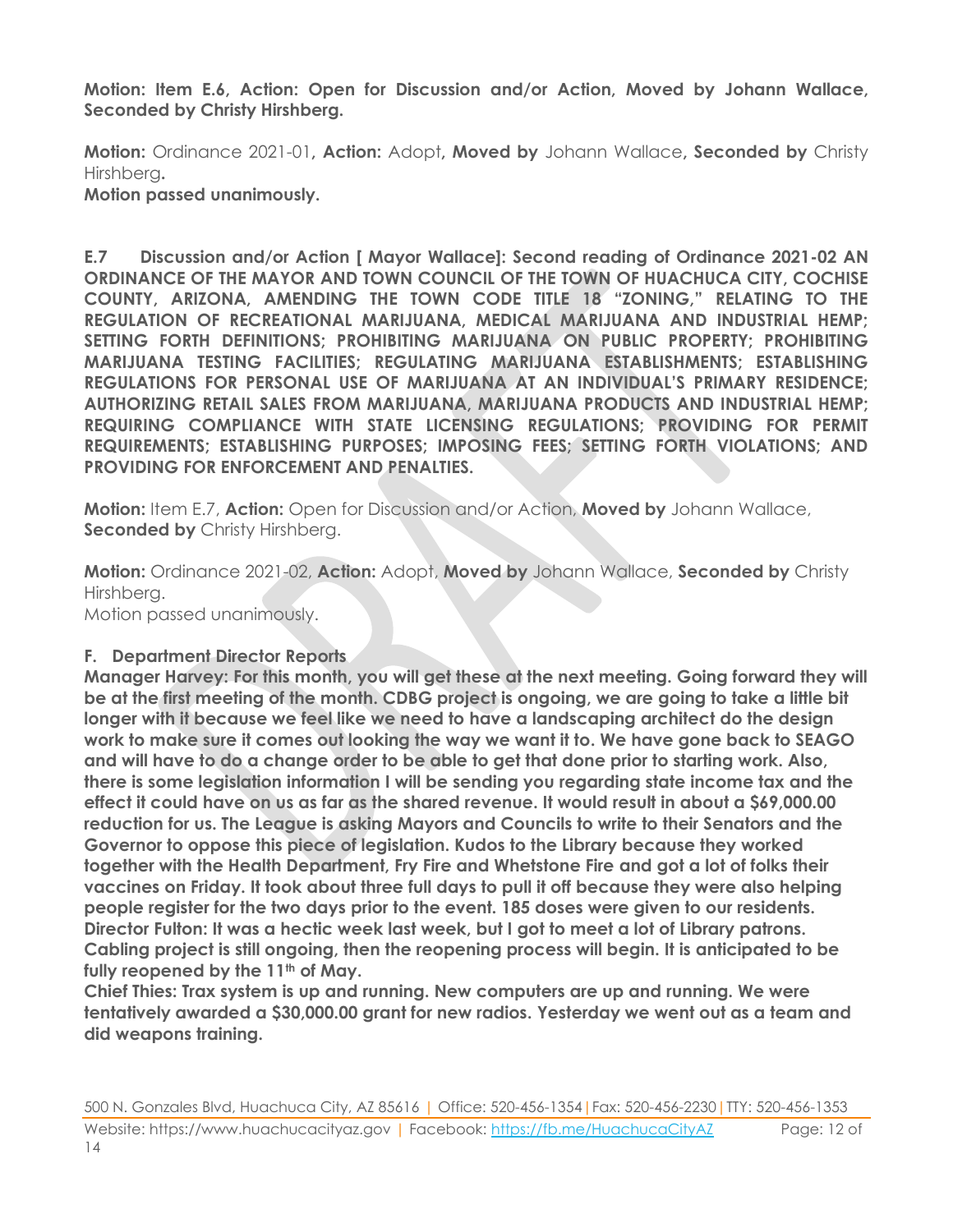**Dr. Jim Johnson: WIFA sewer pond project is ongoing. New commercial building going up at Mr. Shed. A Tucson firm bought most of the empty houses in lower and are fixing them and flipping them.**

**Matthew Doty: We did get a random inspection from ADEQ today and I would say it went positively.**

#### **G. Items to be placed on future agendas**

#### **H. Reports of Current Events by Council**

Councilmember Trate: Yesterday, I made introductions with Suzanne and Stephanie to make people in our Town aware of grants that the Chamber has. There is a grant to help home based business get an online presence. There is also a kind of shark tank that they can win office space, marketing, accounting services and things like that.

Councilmember Butterworth: We had the SVMPO meeting. Food distribution coming up on the 16<sup>th</sup>. As part of PACT, I was scheduled to attend the next meeting in Bisbee at the Border Patrol station, however due to a scheduling conflict, Councilmember Post is going to attend the meeting in my place.

Mayor Wallace: We had the SVMPO meeting. Mayor Mueller did step down as the Chair. I am still the Vice Chair. I nominated Rachael Gray, and she is the new Chair.

#### **I. Adjournment**

**Motion: 7:49pm, Action: Adjourn, Moved by Johann Wallace, Seconded by Christy Hirshberg. Motion passed unanimously.**

Approved by Mayor Johann R. Wallace on April 22, 2021.

Mr. Johann R. Wallace **Mayor** 

\_\_\_\_\_\_\_\_\_\_\_\_\_\_\_\_\_\_\_\_\_\_\_\_\_\_\_\_\_\_\_\_\_\_\_\_

Attest:

Ms. Brandye Thorpe, Town Clerk

Seal:

**Certification**